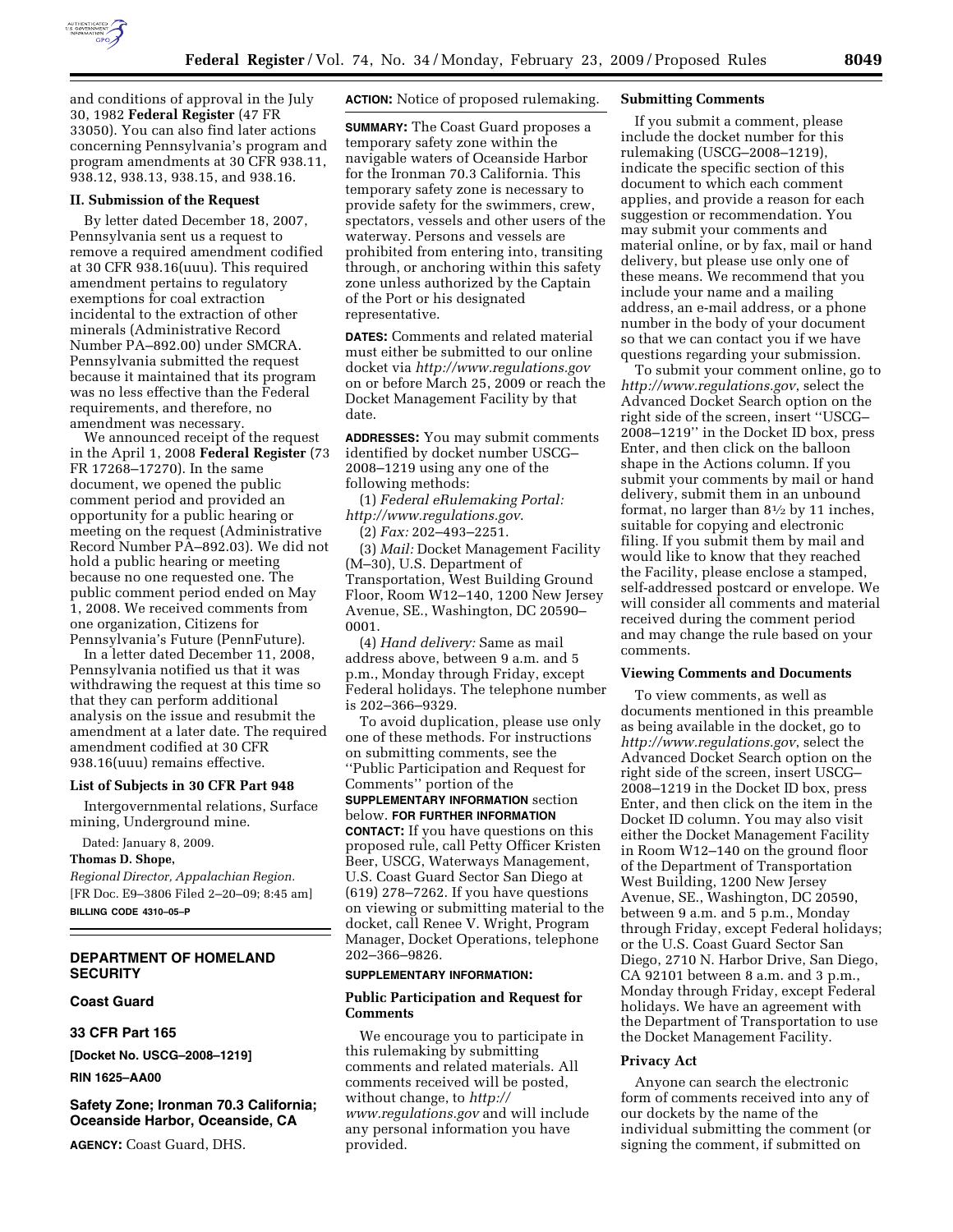behalf of an association, business, labor union, etc.). You may review a Privacy Act notice regarding our public dockets in the January 17, 2008 issue of the **Federal Register** (73 FR 3316).

## **Public Meeting**

We do not now plan to hold a public meeting. But you may submit a request for one to the Docket Management Facility at the address under **ADDRESSES** explaining why one would be beneficial. If we determine that one would aid this rulemaking, we will hold one at a time and place announced by a later notice in the **Federal Register**.

## **Background and Purpose**

North America Sports is sponsoring the Ironman 70.3 California. The event will consist of 2,200 participants. The waterside swim course consists of a 1.2 mile loop in the South Oceanside Harbor. The course requires a safety zone while the swimmers are on the course, thus restricting vessel traffic within the Oceanside Harbor for three hours. There will be 25 to 29 safety vessels provided by the sponsor to enforce the safety zone.

### **Discussion of Proposed Rule**

The Coast Guard proposes to establish a safety zone from 6:40 a.m. to 9:30 a.m. on Saturday, April 4, 2009 for the Ironman 70.3 California. This temporary safety zone is necessary for the safety of the swimmers and staff and will affect the use of the waterway during the period of the event. The limits of this temporary safety zone are the waters of Oceanside Harbor encompassed by the following coordinates:

°12.54′ N, 117°24.12′ W; °12.52′ N, 117°23.75′ W; °12.49′ N, 117°23.66′ W; °12.37′ N, 117°23.54′ W; °12.32′ N, 117°23.55′ W; °12.43′ N, 117°23.69′ W; °12.46′ N, 117°23.79′ W; °12.41′ N, 117°23.96′ W; °12.44′ N, 117°23.98′ W; °12.45′ N, 117°24.12′ W; °12.54′ N, 117°24.12′ W.

The Coast Guard will enforce the safety zone and may be assisted by other federal, state, or local agencies, including the Coast Guard Auxiliary. The safety zone is necessary to provide for the safety of the swimmers, spectators, vessels and other users of the waterway. Persons and vessels will be prohibited from entering into, transiting through, or anchoring within this safety zone unless authorized by the Captain of the Port, or his designated representative.

## **Regulatory Analyses**

We developed this proposed rule after considering numerous statutes and executive orders related to rulemaking. Below we summarize our analyses based on 13 of these statutes or executive orders.

# **Regulatory Planning and Review**

This proposed rule is not a significant regulatory action under section 3(f) of Executive Order 12866, Regulatory Planning and Review, and does not require an assessment of potential costs and benefits under section 6(a)(3) of that Order. The Office of Management and Budget has not reviewed it under that Order. We expect the economic impact of this proposed rule to be so minimal that a full Regulatory Evaluation is unnecessary. This determination is based on the size, location, and duration of the safety zone. Commercial vessels will not be hindered by the safety zone. Recreational vessels will not be allowed to transit through the designated safety zone during the specified times.

### **Small Entities**

Under the Regulatory Flexibility Act (5 U.S.C. 601–612), we have considered whether this proposed rule would have a significant economic impact on a substantial number of small entities. The term ''small entities'' comprises small businesses, not-for-profit organizations that are independently owned and operated and are not dominant in their fields, and governmental jurisdictions with populations of less than 50,000.

The Coast Guard certifies under 5 U.S.C. 605(b) that this proposed rule would not have a significant economic impact on a substantial number of small entities.

This proposed rule would affect the following entities, some of which might be small entities: the owners or operators of vessels intending to transit or anchor in a portion of the Oceanside Harbor from 6:40 a.m. to 9:30 a.m. on April 4, 2009.

This safety zone would not have a significant economic impact on a substantial number of small entities for the following reasons. This rule would be in effect for less than 3 hours early in the day when vessel traffic is low. Although the safety zone would apply to the entire width of the south harbor, traffic would be allowed to pass through the zone with the permission of the Coast Guard patrol commander. Before the effective period, the Coast Guard will publish a local notice to mariners (LNM) and will issue broadcast notice to mariners (BNM) alerts via marine

channel 16 VHF before the safety zone is enforced.

If you think that your business, organization, or governmental jurisdiction qualifies as a small entity and that this rule would have a significant economic impact on it, please submit a comment (see **ADDRESSES**) explaining why you think it qualifies and how and to what degree this rule would economically affect it.

#### **Assistance for Small Entities**

Under section 213(a) of the Small Business Regulatory Enforcement Fairness Act of 1996 (Pub. L. 104–121), we want to assist small entities in understanding this proposed rule so that they can better evaluate its effects on them and participate in the rulemaking. If the rule would affect your small business, organization, or governmental jurisdiction and you have questions concerning its provisions or options for compliance, please contact Petty Officer Kristen Beer, USCG, Waterways Management, U.S. Coast Guard Sector San Diego at (619) 278–7262. The Coast Guard will not retaliate against small entities that question or complain about this proposed rule or any policy or action of the Coast Guard.

#### **Collection of Information**

This proposed rule would call for no new collection of information under the Paperwork Reduction Act of 1995 (44 U.S.C. 3501–3520).

### **Federalism**

A rule has implications for federalism under Executive Order 13132, Federalism, if it has a substantial direct effect on State or local governments and would either preempt State law or impose a substantial direct cost of compliance on them. We have analyzed this proposed rule under that Order and have determined that it does not have implications for federalism.

#### **Unfunded Mandates Reform Act**

The Unfunded Mandates Reform Act of 1995 (2 U.S.C. 1531–1538) requires Federal agencies to assess the effects of their discretionary regulatory actions. In particular, the Act addresses actions that may result in the expenditure by a State, local, or tribal government, in the aggregate, or by the private sector of \$100,000,000 or more in any one year. Though this proposed rule would not result in such an expenditure, we do discuss the effects of this rule elsewhere in this preamble.

## **Taking of Private Property**

This proposed rule would not effect a taking of private property or otherwise